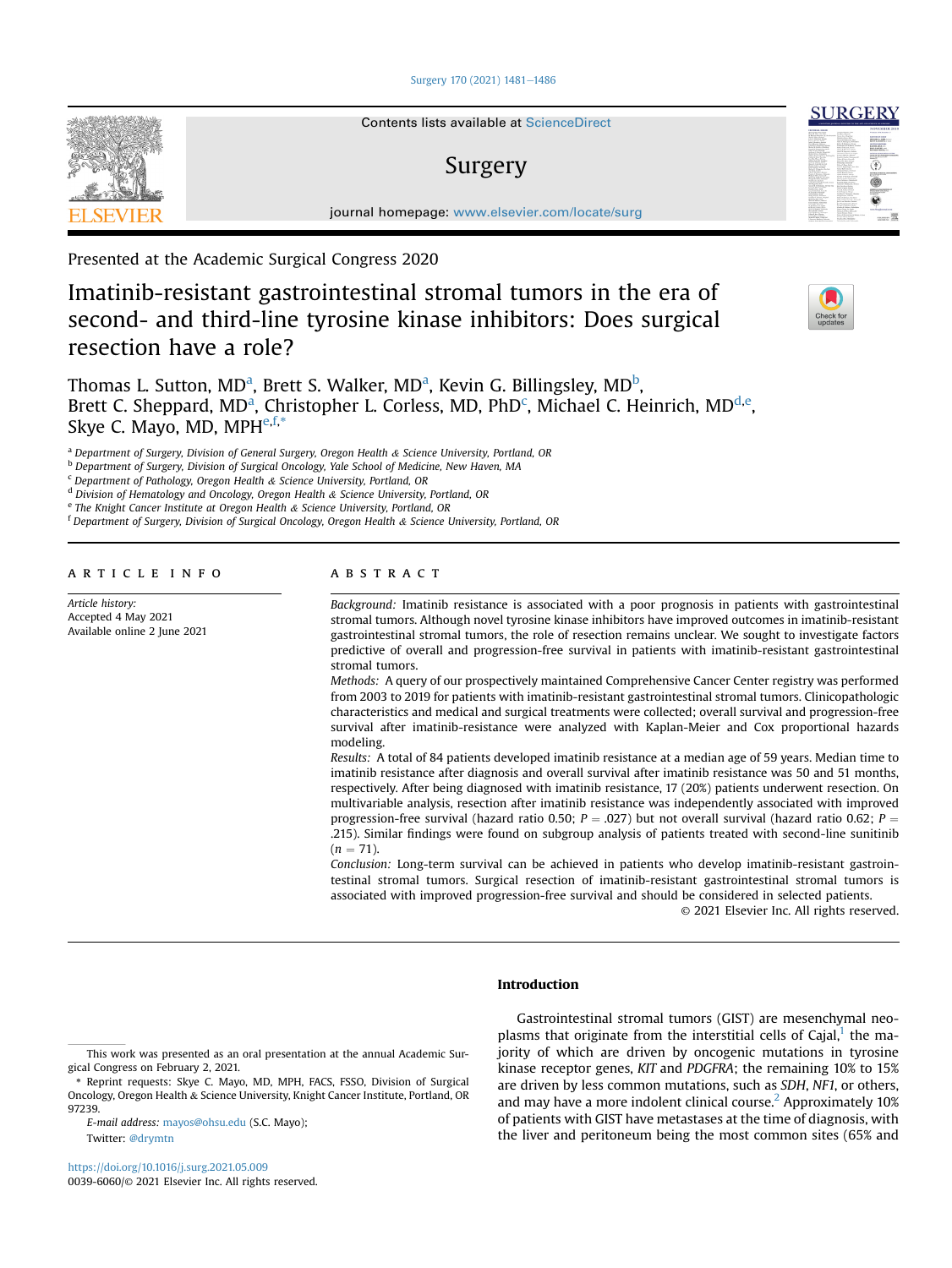21%, respectively). $3,4$  $3,4$  For patients with metastatic disease, available therapies include tyrosine kinase inhibitors (TKI), including firstline imatinib, and either palliative or curative-intent surgical resection.

Approximately 10% to 15% of patients treated with imatinib will have primary imatinib resistance (ImR), experiencing progression within 3 to 6 months; the remainder develop secondary ImR, generally within 3 years from start of therapy.<sup>[5](#page-5-4)–[7](#page-5-4)</sup> Notably, however, wide variability in times to ImR are observed, with an estimated 10% of patients with metastatic disease able to remain on imatinib for over a decade without progression. $8$  When secondary ImR does occur, the most common mechanism is the emergence of secondary KIT mutations in exons 13, 14, or  $17^{9,10}$  $17^{9,10}$  $17^{9,10}$  $17^{9,10}$  The development of multiple TKIs in the past decade, such as sunitinib and regorafenib, have overcome many of these resistance mechanisms and added new layers of complexity to the management of patients with advanced imatinib-resistant disease. Currently, there are 4 FDA-approved TKIs for treatment of patients with advanced ImR GIST (sunitinib, regorafenib, avapritinib, and ripretinib). Prior to second- and thirdline TKIs, curative-intent resection or cytoreduction of ImR GIST offered the only chance of altering disease trajectory for patients with imatinib-resistant GIST. In the modern practice environment, however, it is unknown whether patients derive an independent oncologic benefit to either overall survival (OS) or progression-free survival (PFS) with resection of ImR disease compared with the multiple lines of TKI therapy now available. Hence, we sought to evaluate factors associated with PFS and OS in patients with ImR GIST in our National Cancer Institute Comprehensive Cancer Center.

### Methods

### Study population/patient data

A query of the prospectively maintained Knight Cancer Registry was performed for consecutive patients with GIST treated at the Oregon Health & Science University (OHSU) between 2003 and 2018. Patients who developed ImR were identified, defined by a switch from imatinib to either a separate TKI or supportive care in the presence of multifocal progression of recurrent/metastatic lesions after at least 3 months of radiographically stable disease on imatinib therapy. Patients with unifocal progression resulting in an imatinib dose increase and/or resection of a unifocal ImR lesion were not considered ImR disease if the patient was continued on imatinib. This definition of ImR was chosen as some patients with liver or peritoneal metastatic disease experienced unifocal progression on imatinib and underwent either an imatinib dose increase and/or resection of the unifocal progressive lesion, followed by continuation of imatinib. We felt that neither of these events alone were sufficient to diagnose ImR, as some maintained stable disease on imatinib for a year or more until multifocal progression and a switch to second-line therapy occurred. Patients who never received imatinib therapy were not included. All included patients were treated at OHSU either before diagnosis of ImR disease or referred after the initial diagnosis of ImR disease. Patients referred to our institution after progression of ImR disease on second-line therapy were not included. All included patients with a localized primary disease at diagnosis underwent curative-intent resection, as did most patients with initially resectable metastatic and recurrent disease; ImR developed after subsequent recurrence. The decision to operate on patients with ImR disease was based on discussion in a multidisciplinary tumor board.

Data captured included patient demographics, clinicopathologic characteristics of primary tumors, duration of adjuvant therapy, timing and characteristics of recurrence, and oncologic outcomes, including dates and sites of progression and dates of mortality.

#### <span id="page-1-0"></span>Table I

Clinicopathologic and treatment characteristics of  $n = 84$  patients with imatinibresistant gastrointestinal stromal tumor

| Variable                                                 | $n$ (%) or median |
|----------------------------------------------------------|-------------------|
|                                                          | [IOR]             |
| Age at diagnosis, y                                      | 54 [42-63]        |
| Age at ImR, y                                            | 58.5 [47-70]      |
|                                                          |                   |
| Sex<br>Female                                            |                   |
|                                                          | 35 (41.7)         |
| Male                                                     | 49 (58.3)         |
| Race/ethnicity                                           |                   |
| White                                                    | 64 (76.2)         |
| Non-White                                                | 11 (13.1)         |
| Unknown                                                  | 9(10.7)           |
| Neoadjuvant imatinib prior to primary resection          | 16 (19)           |
| AJCC T-stage at diagnosis                                |                   |
| I                                                        | 2(2.4)            |
| $\mathbf{I}$                                             | 12 (14.3)         |
| Ш                                                        | 33 (39.3)         |
| IV                                                       | 37 (44.0)         |
| Driver mutation                                          |                   |
| KIT                                                      | 65 (77.3)         |
| Other                                                    | 9(10.8)           |
| Not tested                                               | 10 (11.9)         |
| Tumor rupture at primary resection                       | 7(8.3)            |
| Tumor histology                                          |                   |
| Spindle cell                                             | 72 (85.7)         |
| Epithelioid                                              | 7(8.3)            |
| Mixed                                                    | 5(6.0)            |
| Primary tumor size, cm                                   | $7.5$ [5.5-12]    |
| Primary mitoses per 50 hpf                               |                   |
| $0 - 5$                                                  | 8(9.5)            |
| $6 - 10$                                                 | 20 (23.8)         |
| >10                                                      | 22 (26.2)         |
| Unable to assess                                         | 34 (40.5)         |
| NIH risk assessment at diagnosis                         |                   |
| High                                                     | 42 (50.0)         |
| Intermediate                                             | 3(3.6)            |
| Low                                                      | 1(1.2)            |
| Very low                                                 | 1(1.2)            |
| Metastatic                                               | 37 (44.0)         |
| Curative-intent surgery for metastatic/recurrent disease | 40 (47.6)         |
| before ImR                                               |                   |
| Mon to ImR                                               | 51 [25.5-77]      |
| Site(s) of ImR disease                                   |                   |
| Liver only                                               | 37 (44.0)         |
| Peritoneum only                                          | 28 (33.3)         |
| Liver and peritoneum                                     |                   |
|                                                          | 12 (14.3)         |
| Other location(s)                                        | 7(8.3)            |
| Second-line therapy for ImR                              |                   |
| Sunitinib                                                | 71 (84.5)         |
| Other                                                    | 8(9.5)            |
| None                                                     | 5(6.0)            |
| Resection following ImR                                  | 17 (20.2)         |
| Peritoneal mass resection                                | 7(8.3)            |
| Major hepatectomy                                        | 6(7.1)            |
| Minor hepatectomy                                        | 2(2.4)            |
| Multisite metastasectomy                                 | 2(2.4)            |

AJCC, American Joint Committee on Cancer; hpf, high-powered field; ImR, imatinib resistance; IQR, interquartile range; NIH, National Institutes of Health.

Given that ImR is by definition a progression event, disease progression was defined from the time of diagnosis of ImR, per the standard for studies of ImR GIST and using the Response Evaluation Criteria in Solid Tumours criteria.<sup>11,[12](#page-5-9)</sup>

Staging for primary tumors was modified to reflect the eighth edition American Joint Commission on Cancer guidelines.<sup>[13](#page-5-10)</sup> Surgical intervention for ImR disease was defined as any curative-intent or cytoreductive operation after the onset of ImR, as previously described. Patients without mutational testing were included and were presumed to have KIT driver mutations for the purposes of analysis. Starting in 2005, all patients with GIST treated at OHSU received KIT gene sequencing, followed by reflex PDGFRA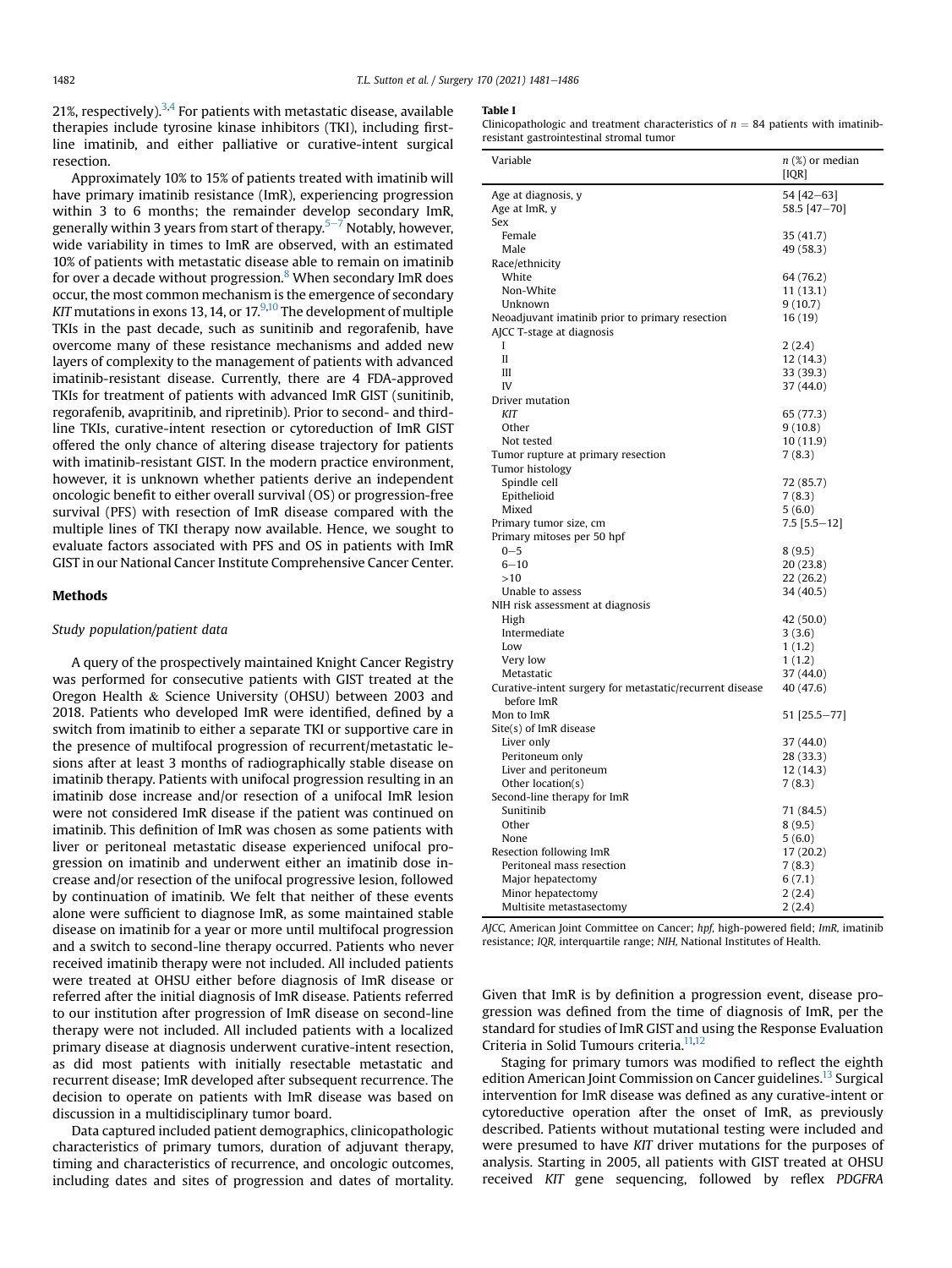sequencing if KIT wild type. Patients negative for both mutations were evaluated for SDH-deficiency or other driver mutations according to the context of their clinical and family histories. Patients negative for KIT, PDGFRA, or SDH mutations were defined as "wild type." Liver resections for ImR disease were classified according to Brisbane Terminology.<sup>[14](#page-5-11)</sup>

No subjects were excluded from the study based on sex, gender, or racial or ethnic origin. There were no age- or treatment-specific exclusion criteria. The study was reviewed and approved by the Institutional Review Board of OHSU and the Knight Cancer Institute Clinical Research Review Committee.

#### Statistical analysis

Descriptive statistics of clinicopathologic variables were tabulated. Kaplan-Meier analysis was used to analyze OS (from date of ImR) and PFS (after ImR), and Cox proportional hazards modeling was used to calculate hazard ratios (HR) with 95% confidence intervals (95% CI) where appropriate. Variables with  $P \leq .20$  on univariable analysis were included in the initial multivariable models to identify independent predictors of oncologic outcome; final multivariable models were arrived at by single backwards elimination of variables until further elimination resulted in a decrease in model fit with  $P <$  .05. Resection after a diagnosis of ImR disease was carried forward in all multivariable models regardless of significance thresholds, given that it was the specific covariable of interest. For Kaplan-Meier and Cox modeling, all patients not experiencing the event of interest were censored at last date of follow-up. All statistics were performed using SPSS Statistics 26 (IBM Corp, Armonk, NY).

## Results

#### Clinicopathologic characteristics and treatment

Over the study period, 417 patients were treated at OHSU for GIST. Eighty-four patients (20.1%) met study criteria for ImR, which occurred at a median of 50 months after initiation of imatinib therapy (interquartile range:  $25.5-77$  months). The shortest time to imatinib resistance was 6 months. The median age was 59 years ([Table I](#page-1-0)), and there was a slight male predominance ( $n = 49, 58\%$ ), while a majority were White ( $n = 64, 76\%$ ). Metastatic disease was present at initial diagnosis in 44% ( $n = 37$ ) of patients. Of the 74 patients with mutational testing, 88% ( $n = 65$ ) had a KIT mutation identified; 10 patients did not have mutational testing and were presumed to have a KIT mutation. Other driver mutations included PDGFRA ( $n = 4$ ; 4.8%), SDH ( $n = 3$ ; 3.7%), and wild type ( $n = 2$ ; 2.4%). None of the patients with PDGFRA driver mutations had D842V point mutations. Approximately one fifth ( $n = 16$ ; 19%) received neoadjuvant imatinib before resection of their primary nonmetastatic tumor for a median of 2 months. Before the diagnosis of ImR, 48% of patients ( $n = 40$ ) had a curative-intent resection for recurrent or metastatic disease. Most patients received sunitinib as second-line therapy for ImR ( $n = 71, 85\%$ ), while 5 patients were transitioned into hospice and received no further therapy or surveillance scans. Resection of ImR disease was performed in 17 (20%) patients, most commonly with peritonectomy ( $n = 7$ ; 41%) or major hepatectomy ( $\geq$ 3 segments,  $n = 6$ ; 35%). All patients undergoing surgical resection for ImR disease were also treated with perioperative second-line therapy, continued until progression. Median time to death or last follow-up was 33 months after ImR (range  $2-166$  months) and 94 months after GIST diagnosis (range  $18-243$ months).

#### Progression-free survival

Of the 79 patients managed with second-line therapy and surveillance after diagnosis of ImR, 71 (89.9%) experienced further disease progression at a median of 10 months (estimated 95% CI:  $7-13$  months). Of the 71 patients with progression, 36 (51%) received regorafenib, 12 (17%) received no further therapy, 8 (11%) received nilotinib, 4 (6%) received avapritinib, and 11 (15%) received various other regimens on trial or on compassionate use basis. On Kaplan-Meier analysis, patients having a surgical intervention and a second-line TKI showed significantly improved PFS compared to patients only receiving TKI (median PFS 12 vs 8 months;  $P = .043$ , [Fig 1\)](#page-3-0).

On univariable Cox regression [\(Table II](#page-3-1)), variables associated with PFS after diagnosis of ImR were metastatic disease at diagnosis (HR 1.74;  $P = .024$ ) and years to ImR (HR 0.92;  $P = .016$ ). Surgical intervention after ImR (HR 0.60;  $P = .09$ ) and primary tumor size (HR 1.01;  $P = .163$ ) were not associated with PFS but were included in the preliminary multivariable model based upon prespecified statistical inclusion criteria. After single backwards elimination, surgical intervention after ImR (HR 0.50;  $P = .027$ ) was independently associated with improved PFS on multivariable modeling. The association of increased time to ImR improved PFS did not reach statistical significance in the final multivariable model (HR 0.93 per year;  $P = .064$ ). Sex, primary location, and tumor rupture were not associated with PFS (all  $P > .2$ ). Of note, there were insufficient patients with non-KIT mutations to include driver mutation in the multivariable model and generate stable estimates.

#### Overall survival

Overall, 54 patients (67.5%) died during the study period. The median OS was 51 months from development of ImR (95% CI:  $32-70$  months) and 110 months from GIST diagnosis (95% CI: 86-136 months). On Kaplan-Meier analysis, combined surgical intervention and TKI therapy of ImR disease was not associated with improved OS compared to TKI therapy alone ([Fig 2,](#page-4-0) 5-year OS 76% vs 51%;  $P = .065$ ).

On univariable analysis of 79 patients managed with secondline therapy [\(Table III](#page-4-1)), variables associated with OS were age at time ImR (HR 1.04 per additional year of age;  $P < .001$ ), male sex (HR 1.92;  $P = .029$ ), primary tumor rupture (HR 3.43;  $P = .003$ ), and a prior curative-intent procedure of either primary or oligometastatic disease before ImR (HR 0.43;  $P = .003$ ). A gastric primary location (HR 0.62;  $P = .128$ ), metastatic disease at diagnosis (HR 1.48;  $P = .152$ ), and surgical intervention for ImR disease (HR 0.55;  $P = .092$ ) were included in the initial multivariable model. After single backwards elimination, age at ImR (HR 1.04;  $P = .001$ ) was the only independent predictive factor for OS. Tumor rupture (HR 2.49;  $P = .063$ ) was not significantly associated with OS but ultimately remained in the final multivariable model during stepwise elimination. On final multivariable modeling of OS, surgical intervention was not associated with improved OS when added to the model (HR 0.62;  $P = .215$ ). Again, there was an insufficient number of patients with non-KIT mutations to include driver mutation in the multivariable model and generate stable estimates.

#### Subgroup analysis of patients treated with second-line sunitinib

Recognizing that heterogeneous second-line treatment regimens can cloud the potential impact of ImR disease resection on outcomes, we performed a subgroup analysis of patients treated with second-line sunitinib per current standard of care ( $n = 71$ ). In this group, receipt of surgical intervention was the only variable associated with improved PFS (HR 0.50, 95% CI: 0.27–0.93;  $P =$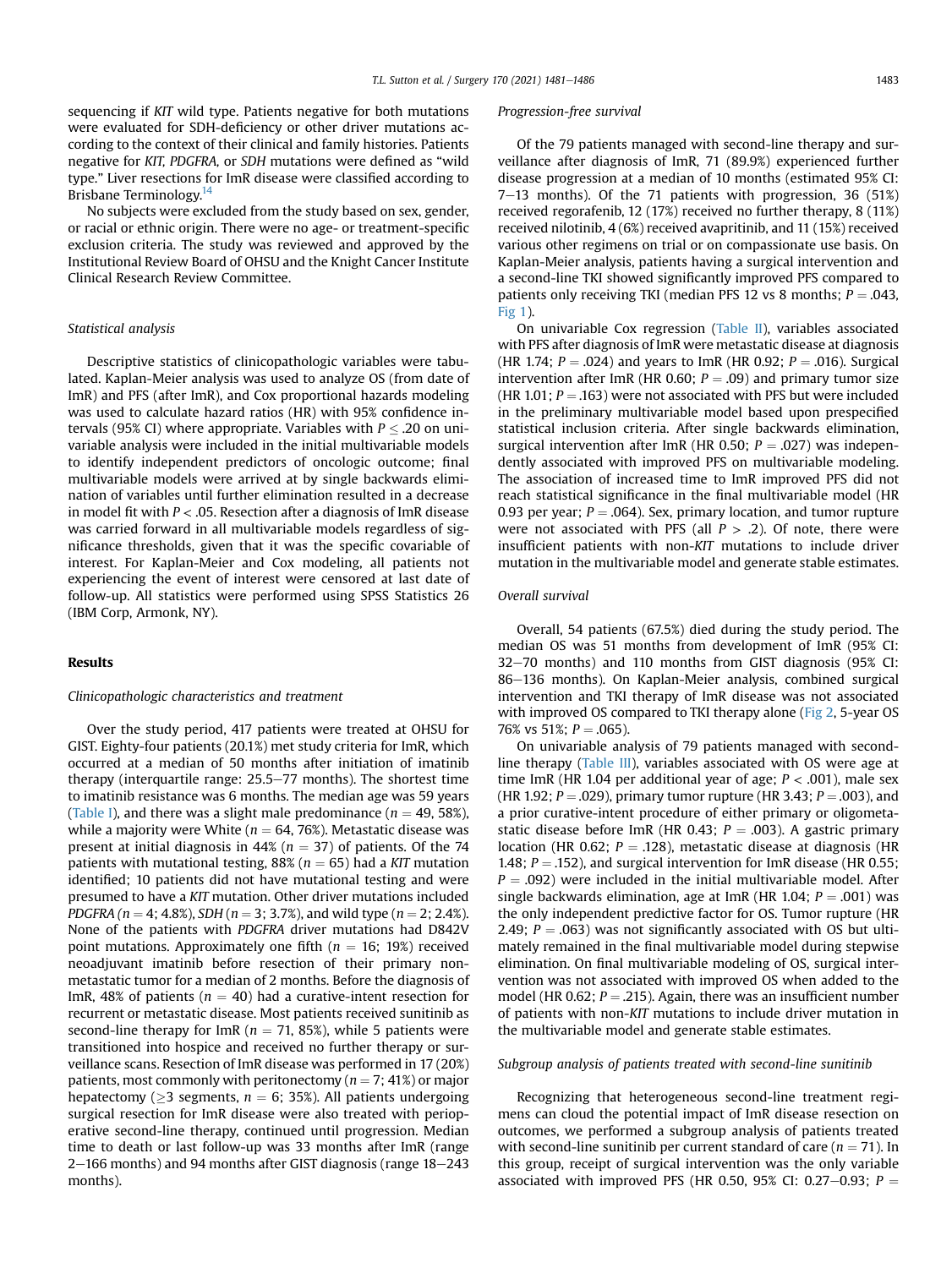Progression-Free Survival in n=84 Patients with Imatinib-Resistant Gastrointestinal Stromal Tumor

<span id="page-3-0"></span>

Fig 1. Kaplan-Meier plot of PFS after diagnosis of imatinib-resistant gastrointestinal stromal tumor. Patients receiving second-line TKI therapy plus surgical resection of imatinibresistant disease display superior PFS than those receiving second-line TKI therapy alone (log-rank  $P = .043$ ). PFS, progression-free survival; TKI, tyrosine kinase inhibitor.

<span id="page-3-1"></span>

|--|--|

| Uni and multivariable regression of variables associated with progression-free survival in ImR GIST |  |  |  |  |  |
|-----------------------------------------------------------------------------------------------------|--|--|--|--|--|
|                                                                                                     |  |  |  |  |  |

| Variable                            | Univariable HR (95% CI) | $P$ value | Multivariable HR (95% CI) | $P$ value |
|-------------------------------------|-------------------------|-----------|---------------------------|-----------|
| Age at ImR                          | $1.00(0.99 - 1.02)$     | .708      |                           |           |
| Male sex                            | $1.01(0.63 - 1.63)$     | .965      |                           |           |
| Gastric primary                     | $1.10(0.68 - 1.79)$     | .695      |                           |           |
| Metastatic disease at diagnosis     | $1.74(1.08 - 2.82)$     | .024      | E                         |           |
| Tumor rupture                       | $1.18(0.47 - 2.93)$     | .727      |                           |           |
| Primary tumor size (per centimeter) | $1.01(1.00 - 1.01)$     | .163      | E.                        |           |
| Y to ImR                            | $0.92(0.86 - 0.98)$     | .016      | $0.93(0.86 - 1.00)$       | .064      |
| Any surgery following ImR           | $0.60(0.33 - 1.08)$     | .090      | $0.50(0.27 - 0.92)$       | .027      |

CI, confidence interval; E, eliminated from model on single backwards elimination; GIST, gastrointestinal stromal tumors; HR, hazard ratio; ImR, imatinib resistance.

.029). Additionally, surgical resection was significantly associated with improved OS on univariable analysis (HR 0.42, 95% CI: 0.19–0.96;  $P = .039$ ) but did not reach statistical significance (HR 0.47, 95% CI: 0.21-1.08;  $P = .076$  on multivariable analysis. Increasing patient age at time of ImR was the only variable significantly associated with worse OS in the multivariable model (HR 1.04/year, 95% CI: 1.01-1.07;  $P = .011$ ). No other variables were associated with OS or PFS in this population.

## Discussion

Since the advent of TKI therapy for patients with GIST, the treatment landscape for this visceral sarcoma has been among the most rapidly evolving in solid tumor oncology, ushering in novel targeted therapies that have been applied to other cancers. TKIs have now become a standard part of the treatment for most patients with GIST, with imatinib most commonly used for patients with known or potentially imatinib-sensitive mutations. Unfortunately, 90% of patients with initially imatinib-sensitive GIST that are metastatic at diagnosis or recur after resection will progress to ImR within 10 years of starting imatinib therapy.8

To our knowledge, the present study represents the first investigation of the role of surgical resection in this population in the era of multiline TKI therapeutics and includes analysis of patients with KIT-mutated tumors who develop secondary ImR. Our results indicate that resection of ImR GIST is independently associated with improved PFS compared to second-line TKI therapy alone. Additionally, our data suggest that this improvement in PFS may translate into an improvement in OS, as surgical resection after ImR approached statistical significance for improvement in OS ( $P =$ .08 on subgroup analysis of patients with KIT mutation); our cohort was likely underpowered to show this result, in part due to the multifactorial influences on survival, such as patient age. This fact highlights the difficulty of studying imatinib-resistant GIST, which is a rare population requiring lengthy follow-up to fully assess the outcomes of interest, as evidenced by a median follow-up exceeding 7 years after GIST diagnosis and approaching 3 years after ImR in our cohort. With the expanding and recognized role of neoadjuvant (per the ACRIN 6665/RTOG 0132 trial)<sup>[15](#page-5-12)</sup> and adjuvant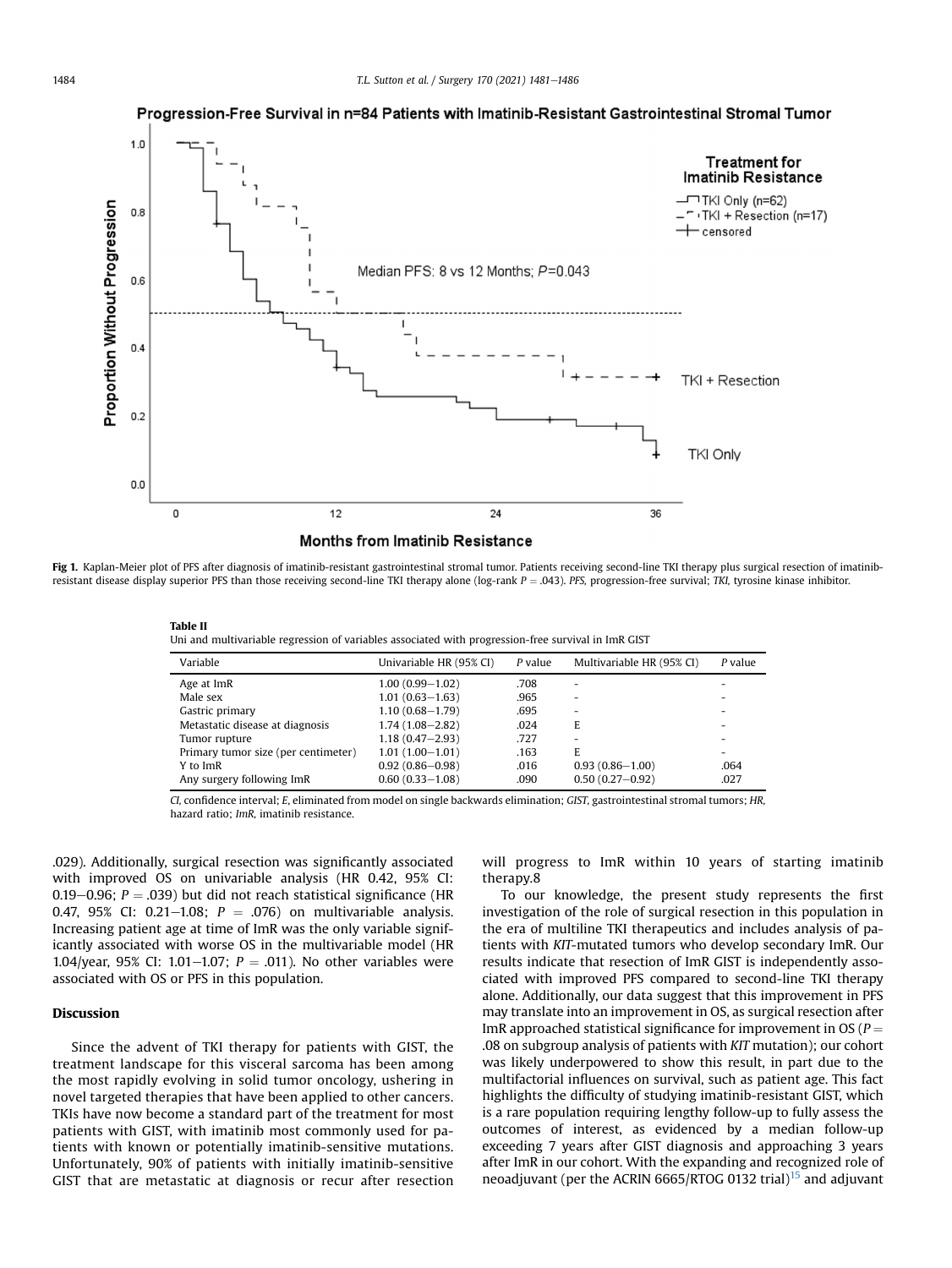<span id="page-4-0"></span>

Fig 2. Kaplan-Meier plot of OS after diagnosis of imatinib-resistant gastrointestinal stromal tumor. Patients receiving second-line TKI therapy plus surgical resection of imatinibresistant disease do not display significantly improved OS compared to those receiving second-line TKI therapy alone (log-rank  $P = 0.065$ ). OS, overall survival; TKI, tyrosine kinase inhibitor.

| таріе пі                                                                                   |  |  |
|--------------------------------------------------------------------------------------------|--|--|
| Uni and multivariable regression of variables associated with overall survival in ImR GIST |  |  |

| Variable                             | Univariable HR (95% CI) | P value | Multivariable HR (95% CI) | P value                  |
|--------------------------------------|-------------------------|---------|---------------------------|--------------------------|
| Age at ImR                           | $1.04(1.02 - 1.06)$     | $-.001$ | $1.04(1.01-1.06)$         | .001                     |
| Male sex                             | $1.92(1.07 - 3.47)$     | .029    | E                         | $\overline{\phantom{a}}$ |
| Gastric primary                      | $0.62(0.34 - 1.15)$     | .128    | E                         |                          |
| Metastatic disease at diagnosis      | $1.48(0.87 - 2.52)$     | .152    | E                         | $\overline{\phantom{0}}$ |
| Tumor rupture                        | $3.43(1.51 - 7.79)$     | .003    | $2.49(0.95 - 6.47)$       | .063                     |
| Primary tumor size                   | $1.00(0.99 - 1.01)$     | .566    |                           | $\overline{\phantom{0}}$ |
| Y to ImR                             | $0.93(0.85 - 1.01)$     | .095    | E                         |                          |
| Curative-intent procedure before ImR | $0.43(0.25 - 0.76)$     | .003    | E                         | $\overline{\phantom{0}}$ |
| Any surgery following ImR            | $0.55(0.28 - 1.10)$     | .092    | $0.62(0.30-1.32)$         | .215                     |

CI, confidence interval; E, eliminated from model on single backwards elimination; GIST, gastrointestinal stromal tumors; HR, hazard ratio; ImR, imatinib resistance.

TKI therapy in patients with nonmetastatic GIST (per EORTC 62024, ACOSOG  $\overline{29001}$ , and others),  $15,16$  $15,16$  $15,16$  there will likely be an increase in this population as more patients are exposed to therapy. Despite these limitations, our data provide the first suggestion that surgical intervention has a role in the management of this population, which will only become more frequent as additional TKI therapies are developed for GIST.

<span id="page-4-1"></span>mark III

A relevant consideration in this population is whether some patients would be better served by resection during the period of imatinib sensitivity, rather than after ImR. While our study is not designed to answer this clinical question, that is a potential avenue for future research. Given the long period of imatinib sensitivity (exceeding 4 years in this population), the benefits of such an approach would have to be large to outweigh the risks of potentially morbid resections. Furthermore, as additional lines of TKI treatment are developed, the potential benefit of resection of moderate-to-large volume metastatic disease would likely diminish with each novel therapy.

The present study is limited as it is based in a prospectively maintained institutional database. As the study population represents all patients seen at OHSU before progression after ImR, the results are not subject to selection bias from patients referred for treatment only after progression of ImR disease. Despite the high-volume of GIST patients treated at our institution and the national and international referral base for this disease, the cohort of interest in the present study remains small, and our multivariable regressions were limited in their precision as a result. Additionally, due to our small cohort we were unable to generate regression models that distinguished between cytoreductive and curative-intent resections of ImR disease. It is possible that palliative resection may not hold oncologic benefit, and this remains a topic of further study. Similarly, we were unable to differentiate patients with high-volume ImR disease from those with low-volume disease due to a lack of a standard quantification scheme for liver and/or peritoneal disease. This may have impacted the decision to perform cytoreductive and/or